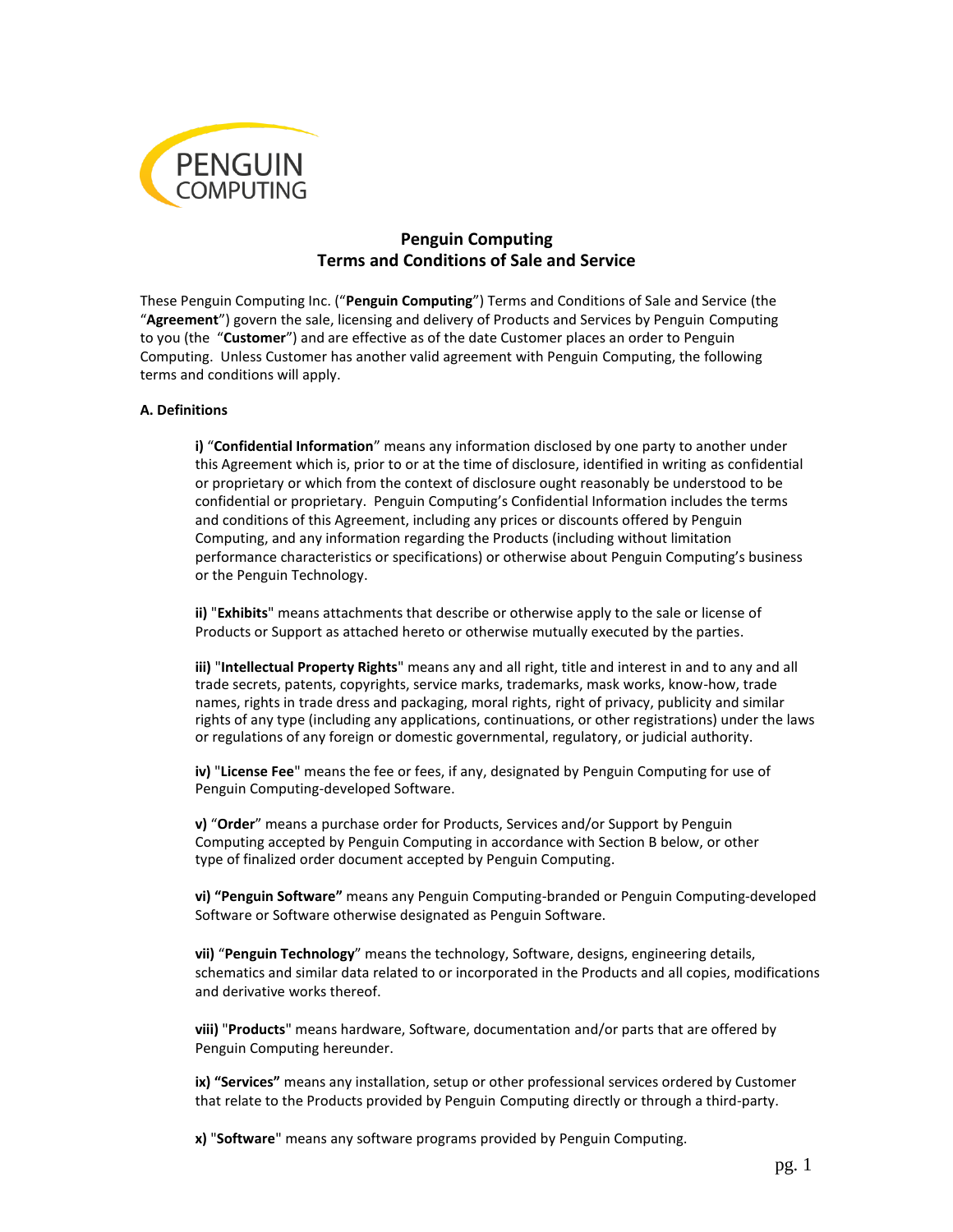**xi)** "**Software License**" means the Software license grant and general license terms as outlined below or as included or downloaded with the Software. Each Software License for Penguin Software may or may not have a delineated License Fee.

**xii)** "**Support**" means hardware maintenance and repair and other standard support services provided by Penguin Computing as described in the Support Packages descriptions available at [www.penguincomputing.com/Support/TechnicalSupport/SupportPackages,](http://www.penguincomputing.com/Support/TechnicalSupport/SupportPackages) an applicable Penguin Computing Service Exhibit, or through the Penguin Computing customer online support portal located at www.penguincomputing.com/Support/TechnicalSupport.

**xiii)** "**Third Party Software**" means any Software that is not Penguin Software.

#### **B. Order Acceptance**

Customer may submit purchase orders specifying the Products, Services or Support requested and referencing this Agreement. Purchase orders are deemed accepted by Penguin Computing upon Penguin Computing's order confirmation or shipment of the Products or commencement of the Services. Orders must have a shipment request date of less than ninety (90) days from date of purchase order.

#### **C. Delivery**

All Products delivered pursuant to this Agreement shall be shipped Freight on Board origin to the Customer address set forth in the Order, unless otherwise mutually agreed in writing. Penguin Computing will use its best efforts to ship Products as soon as possible; however, Customer must allow up to twenty (20) business days from Order acceptance by Penguin Computing for delivery. For clarity, the foregoing does not constitute a guarantee of the timeframe for delivery.

#### **D. Changes**

Orders may not be cancelled or deliveries rescheduled without the written agreement of Penguin Computing.

#### **E. Prices; Fees; Taxes; Security Interest**

Product prices and Service fees (including License Fees) are as quoted at time of purchase. Prices and fees are valid for the period quoted by Penguin Computing, and are exclusive of all excise, value-added, sales, use, property and other taxes and duties. Penguin Computing will collect, and Customer will pay to Penguin Computing, all applicable value-added and sales taxes on the Products sold to Customer, unless Customer has provided Penguin Computing with an appropriate exemption certificate for the delivery location.

Penguin Computing shall retain a first-priority purchase money security interest in all Products sold to Customer until the purchase price has been paid in full. Penguin Computing is authorized to file this Agreement, any Order or purchase order submitted under this Agreement, and any other forms, financing statements or other documents necessary to perfect Penguin Computing's security interest. Customer agrees to provide any information (e.g., copies of its certificate of incorporation to confirm location for UCC purposes), and execute any such documents, and otherwise assist Penguin Computing, to perfect such interest without charge to Penguin Computing. Customer hereby ratifies any such filings previously made by Penguin Computing in connection with security interests in Products.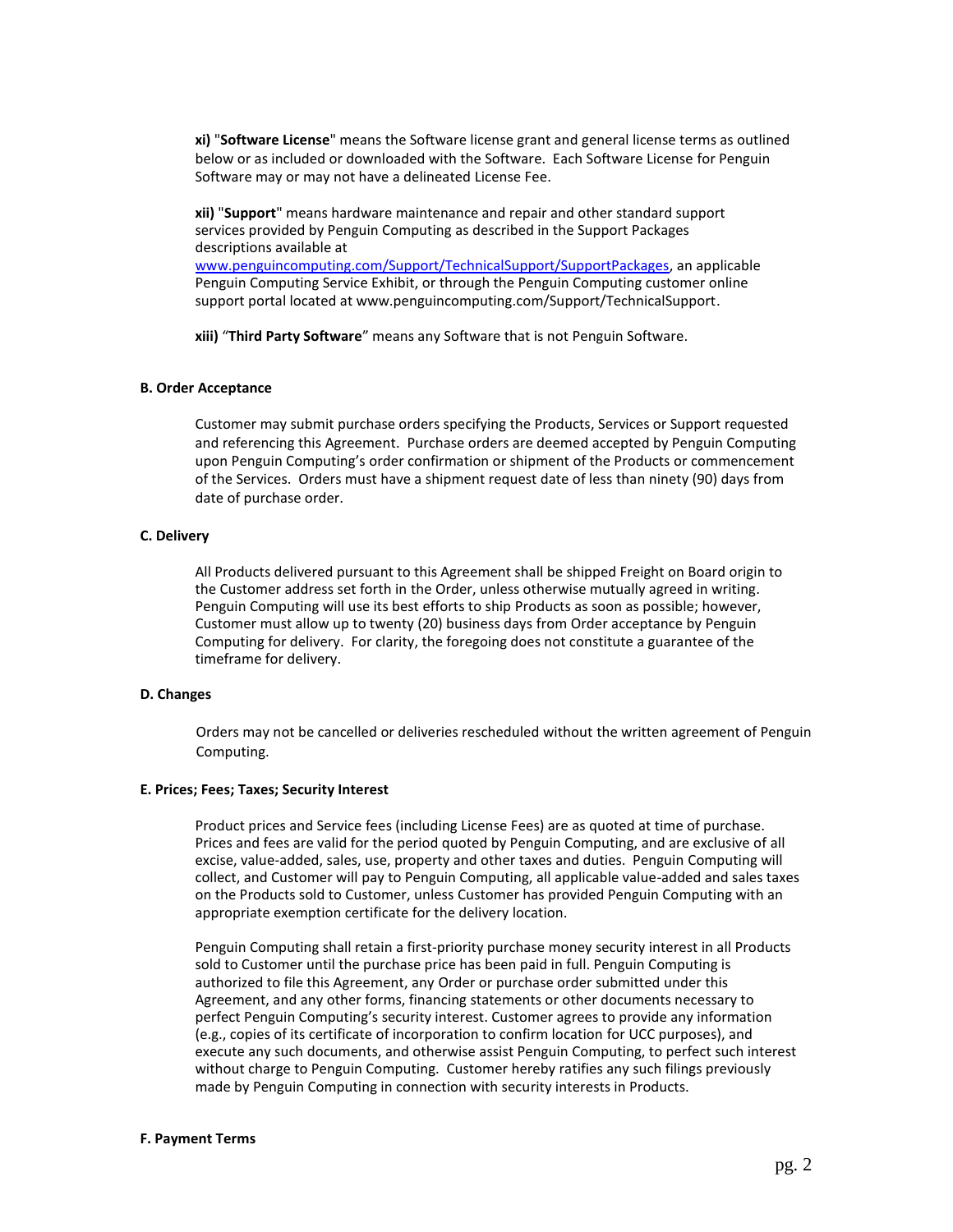Unless otherwise specified or set forth in an Exhibit, subject to credit approval by Penguin Computing, all payments are due thirty (30) days from date of invoice. Payment may be due in full upon order confirmation by Penguin Computing and Penguin Computing reserves the sole right to request payment in advance of shipment, in which event Penguin Computing shall promptly notify Customer and may delay shipment until payment is received.

Any payment not made when due shall be subject to a late payment charge on the past due balance in the amount of one and one half percent  $(1\frac{1}{2}\%)$  per month or the legal maximum, whichever is less. Customer shall reimburse Penguin Computing for all costs, including collection agency costs, reasonable attorney fees, and court costs incurred to collect any unpaid or disputed amounts. For the purpose of this provision, past due balance shall include, but is not limited to, any set-offs taken by Customer, refunded amounts or failure to make timely payments.

### **G. Electronic Business**

Customer and Penguin Computing agree that business conducted electronically in a mutuallyagreed manner will be subject to the same rights, obligations and terms as are delineated in this Agreement.

### **H. Shipping Charges**

Unless otherwise specified on an Exhibit or otherwise in writing by Penguin Computing, shipping and handling charges will be paid by Customer.

#### **I. Title and Risk of Loss**

Title and risk of loss for hardware Products (other than any Software and any Services work product) shall pass to the Customer upon shipment from Penguin Computing or delivery to Customer's carrier. Title to Software and Services work product and all copies thereof shall remain with Penguin Computing or the applicable licensor(s).

### **J. Intellectual Property Rights**

Notwithstanding anything to the contrary in this Agreement, except for the limited rights expressly provided herein, Penguin Computing and its suppliers have and will retain all rights, title and interest (including without limitation all Intellectual Property Rights) in and to the Penguin Technology.

Customer shall not (and shall not allow any third party to): (i) decompile, disassemble or otherwise reverse-engineer the Software or other Products or attempt to reconstruct or discover any underlying ideas, source code, algorithms, file formats or programming interfaces by any means whatsoever (except and only to the extent that applicable law prohibits or restricts reverse engineering restrictions, and then only with prior written notice to Penguin Computing); (ii) distribute, sell, sublicense, rent, lease or use the Software for time sharing, hosting, service provider or like purposes; (iii) remove any product identification, proprietary, copyright or other notices in or on the Products; (iv) modify or create a derivative work of any part of the Products, or incorporate any part of the Products into or with other software or hardware, except to the extent expressly authorized in writing by Penguin Computing; (v) publicly disseminate performance information or analysis (including, without limitation, benchmarks) from any source relating to the Products; or (vi) copy Penguin Software onto any public or distributed network.

Penguin Computing may use any feedback or suggestions Customer provides to Penguin Computing regarding the Products.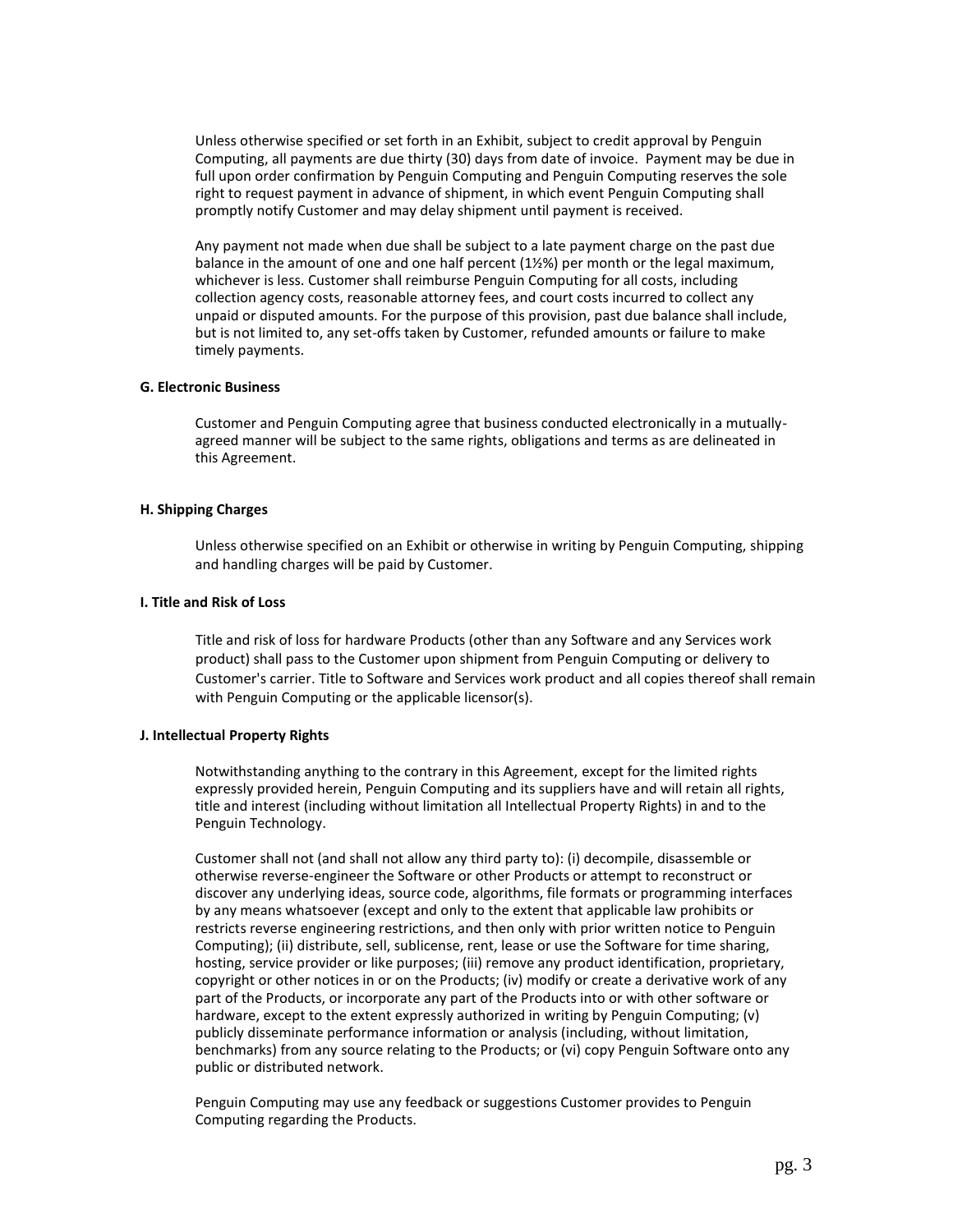#### **K. Returns**

No Product returns are permitted except as expressly set forth in Section R (Limited Warranty) or an Exhibit.

### **L. Product Change/Discontinuance**

Penguin Computing reserves the right to alter Product offerings at any time. Penguin Computing shall put forth all reasonable efforts to adhere to Customer specifications, but due to technological advancements and fluctuations in supplier availability, substitute conforming goods may be used to ensure quality, functionality and performance.

### **M. Confidential Information**

A party receiving Confidential Information ("**Receiving Party**") must keep it confidential using the same standard of care that it exercises with respect to its own information of like importance, and may use or disclose it only for the purposes for which it was provided under the Agreement. Confidential Information may be disclosed only to employees or contractors with a need to know and obligated in writing to the Receiving Party under similar confidentiality restrictions. The Receiving Party shall remain responsible for such persons' compliance with such confidentiality restrictions.

The provisions of this Section M shall not apply to information that the Receiving Party already lawfully knew, that is or becomes public through no fault of the Receiving Party, that was independently developed by the Receiving Party or that was rightfully obtained by the Receiving Party from a third party. The Receiving Party may make disclosures to the extent required by law, provided the Receiving Party notifies the other party in advance and cooperates in any effort to obtain confidential treatment.

The parties acknowledge that unauthorized use or disclosure of Confidential Information may cause substantial harm for which damages alone may not be a sufficient remedy. In event of actual or threatened use or disclosure by the Receiving Party, the other party shall be entitled to seek appropriate equitable relief in addition to whatever other remedies it might have at law or otherwise.

### **N. Data Privacy**

Customer agrees to allow Penguin Computing to store and use Customer's contact information in connection with the business relationship between Customer and Penguin Computing, including processing of orders, support information, and providing information on new products, promotions and events.

### **O. Geographic Scope and Governing Law**

This Agreement covers sales within the United States only. This Agreement and any Order issued hereunder shall be governed by the laws of the State of California. The application of the United Nations Convention on Contracts for the International Sale of Goods is expressly excluded. The parties hereby agree and consent that any dispute relating to the Products sold hereunder shall be subject to exclusive jurisdiction and venue of the state and federal courts in San Francisco County, California.

#### **P. Exports**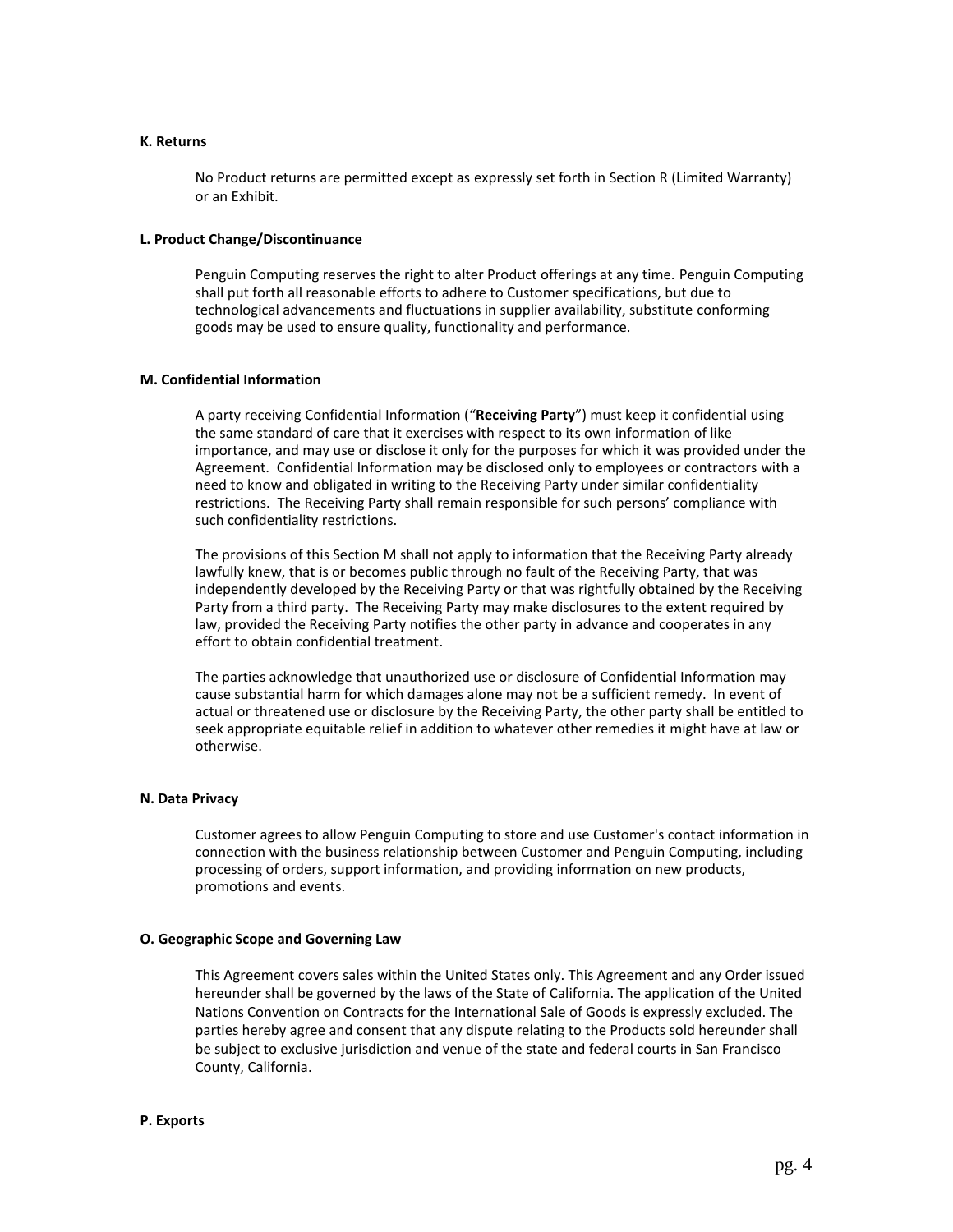Customer agrees that Products, Support, Services work product, Penguin Technology, tools and technical data delivered to Customer by Penguin Computing may be subject to U.S. export controls or the trade laws of other countries. Customer shall not and shall not allow any thirdparty to remove or export from the United States or allow the export or re-export of any part of the Products: (i) into (or to a national or resident of) any embargoed or terrorist-supporting country; (ii) to anyone on the U.S. Commerce Department's Table of Denial Orders or U.S. Treasury Department's list of Specially Designated Nationals; (iii) to any country to which such export or re-export is restricted or prohibited, or as to which the United States government or any agency thereof requires an export license or other governmental approval at the time of export or re-export without first obtaining such license or approval; or (iv) otherwise in violation of any export or import restrictions, laws or regulations of any United States or foreign agency or authority. Customer agrees to the foregoing and warrants that it is not located in, under the control of, or a national or resident of any such prohibited country or on any such prohibited party list. The Products are further restricted from being used for the design or development of nuclear, chemical, or biological weapons or missile technology, or for terrorist activity, without the prior permission of the United States government.

Customer shall request written confirmation of Penguin Computing's ability to fulfill orders for international destinations prior to order placement, and agrees to incur and be responsible for all applicable shipping costs, duties and taxes.

### **Q. Resale**

Customer agrees and represents that purchases are for internal use only, and not for resale. Customer warrants that it will not transfer title of Products to another party by any means for a minimum of one year from the date of invoice. Customer agrees to follow required licensing transfer terms or restrictions for any Software transferred with Products after the one-year period. For clarity, the foregoing applies to individual purchases by Customer only. Any general commercial resale of multiple units of Products shall be conducted under a separate written reseller agreement with Penguin Computing.

### **R. Limited Warranty**

## **(i) Hardware Warranty**

Penguin Computing warrants hardware Products to be free from defects in material or workmanship, unless otherwise specified on the Order, for a period of three (3) years from date of invoice, for Products designated as customer installable, or from date of installation, for Products requiring installation by Penguin Computing. In the event that Customer schedules or delays installation by Penguin Computing of such Products for more than thirty (30) days after shipment, then the warranty period shall commence on the thirty-first (31st) day after shipment. Penguin Computing will, at its option, repair or replace the affected Products, provided that Customer agrees to follow the RMA Process as outlined in the Penguin Computing Base Warranty available at www.penguincomputing.com/support/StandardWarrant[y.](http://www.penguincomputing.com./) This subsection (i) sets forth Customer's sole remedy and Penguin Computing's entire liability for any breach of the hardware warranty set forth herein.

## **(ii) Software Warranty**

Penguin Computing warrants that any Penguin Software shall substantially conform to its specifications when properly installed and used on a Product for the applicable warranty period (which, unless otherwise specified by Penguin Computing, will be ninety (90) days from delivery). During the warranty period, Penguin Computing shall provide defect-related support at no charge, provided the Customer follows the Support Procedures described in the Penguin Computing Base Warranty available at www.penguincomputing.com/support/StandardWarranty. Penguin Computing warrants that any Penguin Software disks provided will be free from defects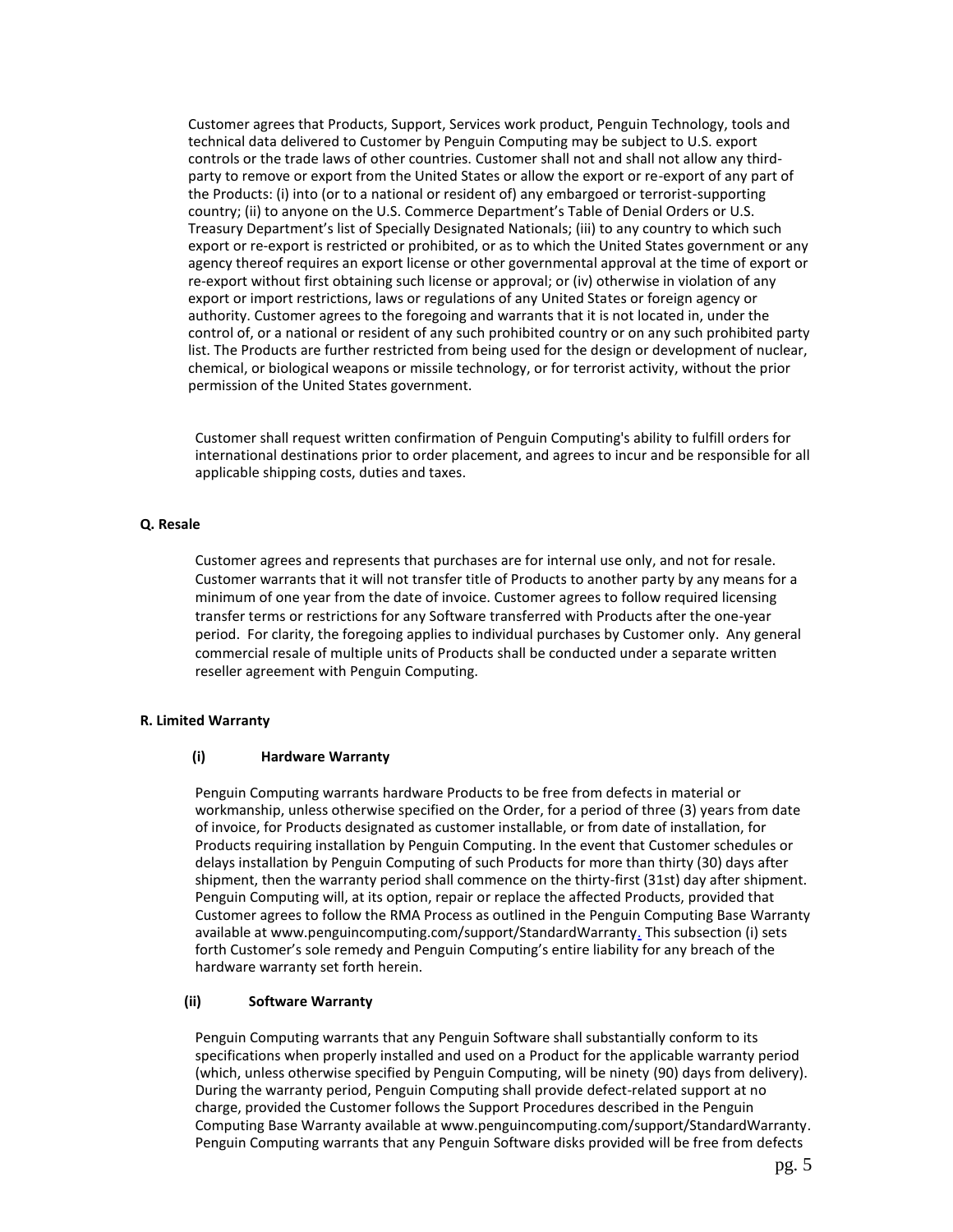in material and workmanship for a period of ninety (90) days from date of invoice. PENGUIN COMPUTING'S RESPONSIBILITY FOR DEFECTS IN MATERIAL AND WORKMANSHIP IS LIMITED TO REPAIR OR REPLACEMENT.

For any Third Party Software that is included in or provided with the Products, Penguin Computing makes no claims or warranties and has no liability whatsoever.

This section (ii) sets forth Customer's sole remedy and Penguin Computing's entire liability for any breach of the software warranty set forth herein.

#### **(iii) Warranty Transfer**

Subject to Section Q above, if Customer transfers a Product to another end-user, warranty service is available to that end-user for the remainder of the warranty period.

#### **(iv) Warranty Exclusions**

Any warranty expressed or implied shall not apply to defects or malfunctions arising from:

- **n** products, services or software supplied by a third party or Customer,
- **I** improper or inadequate maintenance by Customer,
- **I** unauthorized modification to Products or Services work product,
- **n** unsuitable physical or operating environment
- la loss or damage in transit

Adding or changing any components against the advice of a Penguin Computing technical support representative shall void the warranty of the affected Product. Any indication that the serial number of a Product has been altered or tampered with shall also void the warranty.

Penguin Computing does not warrant that the operation of Products will be uninterrupted or error-free. Under no circumstances shall Penguin Computing be held responsible for the loss of data or software.

The warranties provided herein will apply only to those Products which are branded by Penguin Computing. Penguin Computing does not warrant any non-Penguin-branded products supplied by Penguin Computing to Customer; however, Penguin Computing shall pass through to Customer any applicable warranty terms and license terms in the case of Third Party Software, from the original manufacturers, to the extent available.

TO THE FULLEST EXTENT PERMITTED BY LAW, THE EXPRESS WARRANTIES IN THIS SECTION (R) ARE THE EXCLUSIVE WARRANTIES FOR THE PRODUCTS, AND EXCEPT AS EXPRESSLY SET FORTH IN THIS SECTON (R), THE PRODUCTS AND SERVICES ARE PROVIDED "AS IS" AND ANY OTHER WARRANTY, EXPRESS, IMPLIED OR STATUTORY, INCLUDING ANY IMPLIED WARRANTY OR CONDITION OF MERCHANTABILITY, FITNESS FOR A PARTICULAR PURPOSE, TITLE AND NON-INFRINGEMENT, IS HEREBY EXCLUDED.

### **(v) Disposition of Materials Subject to Warranty Exclusion**

In the event that Penguin Computing determines a defect in a Product results from any cause listed in Section (iv) (Warranty Exclusions) above, Penguin Computing shall use reasonable efforts to notify the Customer of such determination within three (3) business days of receipt, at which time Penguin Computing will dispose of excluded components, or if elected by Customer, return them at Customer's expense.

#### **(vi) Warranty Repair Shipment Charges**

Warranty Repairs within Thirty (30) Days of Product Shipment: Shipment fees for the return of defective Product to Penguin Computing and return of repaired or replacement Product to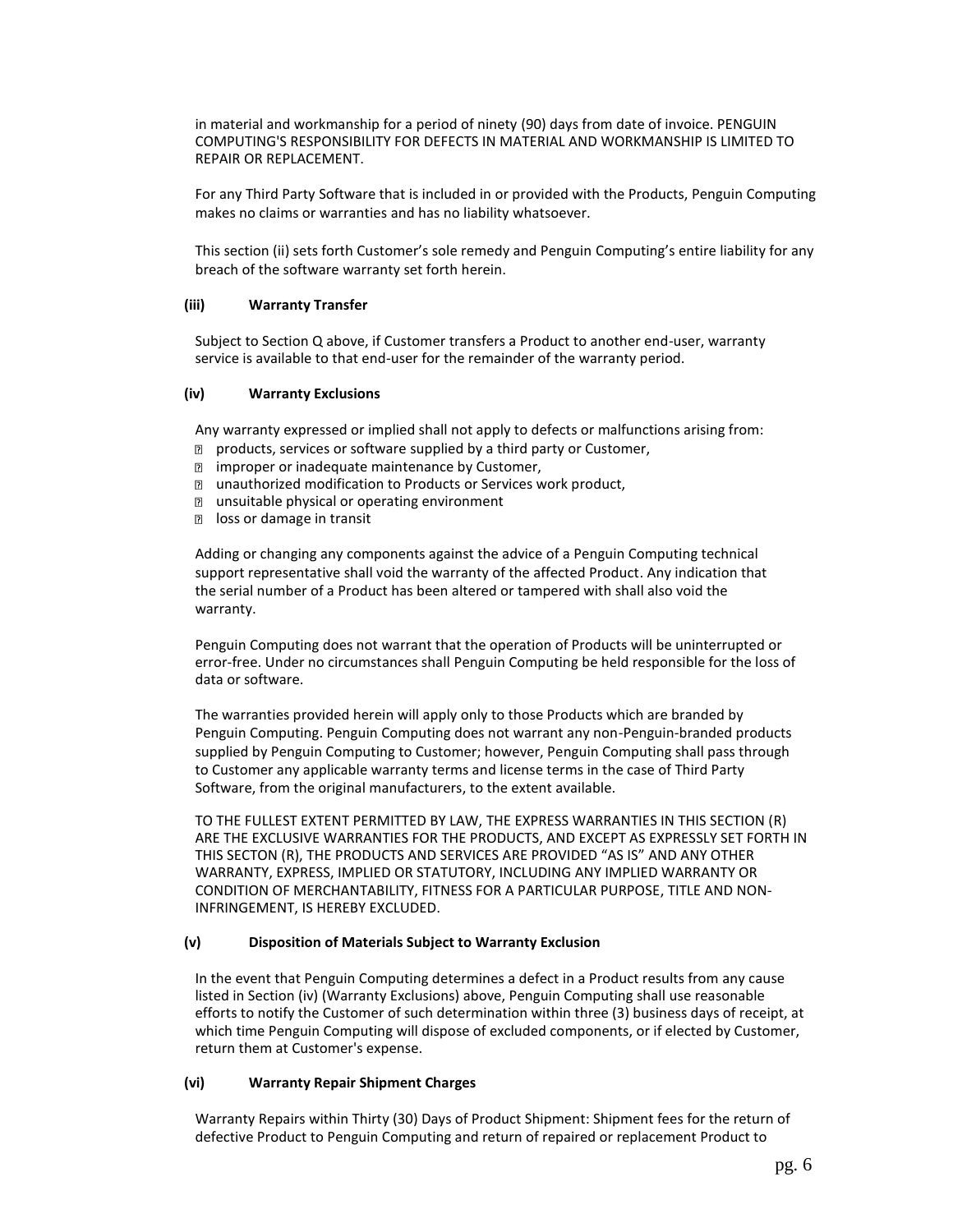Customer shall be borne by Penguin Computing, provided Customer follows the RMA Process as outlined in the Penguin Computing Base Warranty available at www.penguincomputing.com/support/StandardWarranty.

Warranty Repairs after Thirty (30) Days of Product Shipment: Customer shall pay for shipment fees for the return of defective Product to Penguin Computing. Penguin Computing shall ship repaired or replacement Product at its expense, provided Customer follows the RMA Process as outlined in the Penguin Computing Base Warranty available at www.penguincomputing.com/support/StandardWarranty.

Warranty Repairs for Products Exported by Customer: Customer agrees to incur and pay all shipping costs, duties and taxes for Products sent to Penguin Computing for repair or replacement, including costs incurred to send repaired/replaced items back to Customer.

#### **(vii) No Fault Found**

In the event that Penguin Computing determines "no fault found" for components or Products returned to Penguin Computing for warranty repair or replacement, Penguin Computing shall notify the Customer of said condition and return the components or Products to the Customer. Penguin Computing shall reserve the right to invoice the Customer for costs incurred for component testing, and shall return the components at Customer's expense.

#### **S. Installation and Acceptance**

Products are deemed to be installable by Customer, unless deemed otherwise in writing by Penguin Computing. For Products deemed Customer-installable, acceptance by Customer is deemed to be the date of shipment from Penguin Computing. For Products where installation is included in the purchase price or the Services, acceptance by Customer is deemed to occur upon completion of installation by Penguin Computing. If Customer schedules or delays installation for more than thirty (30) days after shipment, then Customer acceptance shall be deemed to occur on the thirty- first day after shipment.

### **T. High Risk Applications**

Products are not designed or tested for use in high-risk activities. Penguin Computing shall not have any liability for, and Customer shall indemnify and hold Penguin Computing harmless from all loss, damage, expense or liability, Penguin Computing incurs in connection with the Customer's use of Products in any high risk activity, including, but not limited to, the operation of nuclear facilities, medical systems, life support systems, weapons systems, aircraft navigation or communication systems, or air traffic control.

### **U. Limitation of Liability and Remedies**

PENGUIN COMPUTING DOES NOT ACCEPT LIABILITY BEYOND THE REMEDIES SET FORTH HEREIN, INCLUDING BUT NOT LIMITED TO ANY LIABILITY FOR PRODUCTS NOT BEING AVAILABLE FOR USE OR FOR LOST OR CORRUPTED DATA. PENGUIN COMPUTING SHALL NOT BE LIABLE FOR LOST PROFITS, LOST BUSINESS, LOST SOFTWARE OR DATA, OR OTHER CONSEQUENTIAL, SPECIAL, INDIRECT OR PUNITIVE DAMAGES. UNDER NO CIRCUMSTANCES SHALL PENGUIN COMPUTING BE LIABLE FOR ANY THIRD-PARTY CLAIMS AGAINST THE CUSTOMER. CUSTOMER AGREES THAT FOR ANY LIABILITY RELATED TO THE PURCHASE OF PRODUCT, PENGUIN COMPUTING IS NOT LIABLE OR RESPONSIBLE FOR ANY AMOUNT OF DAMAGES ABOVE THE AMOUNT INVOICED FOR THE APPLICABLE PRODUCT.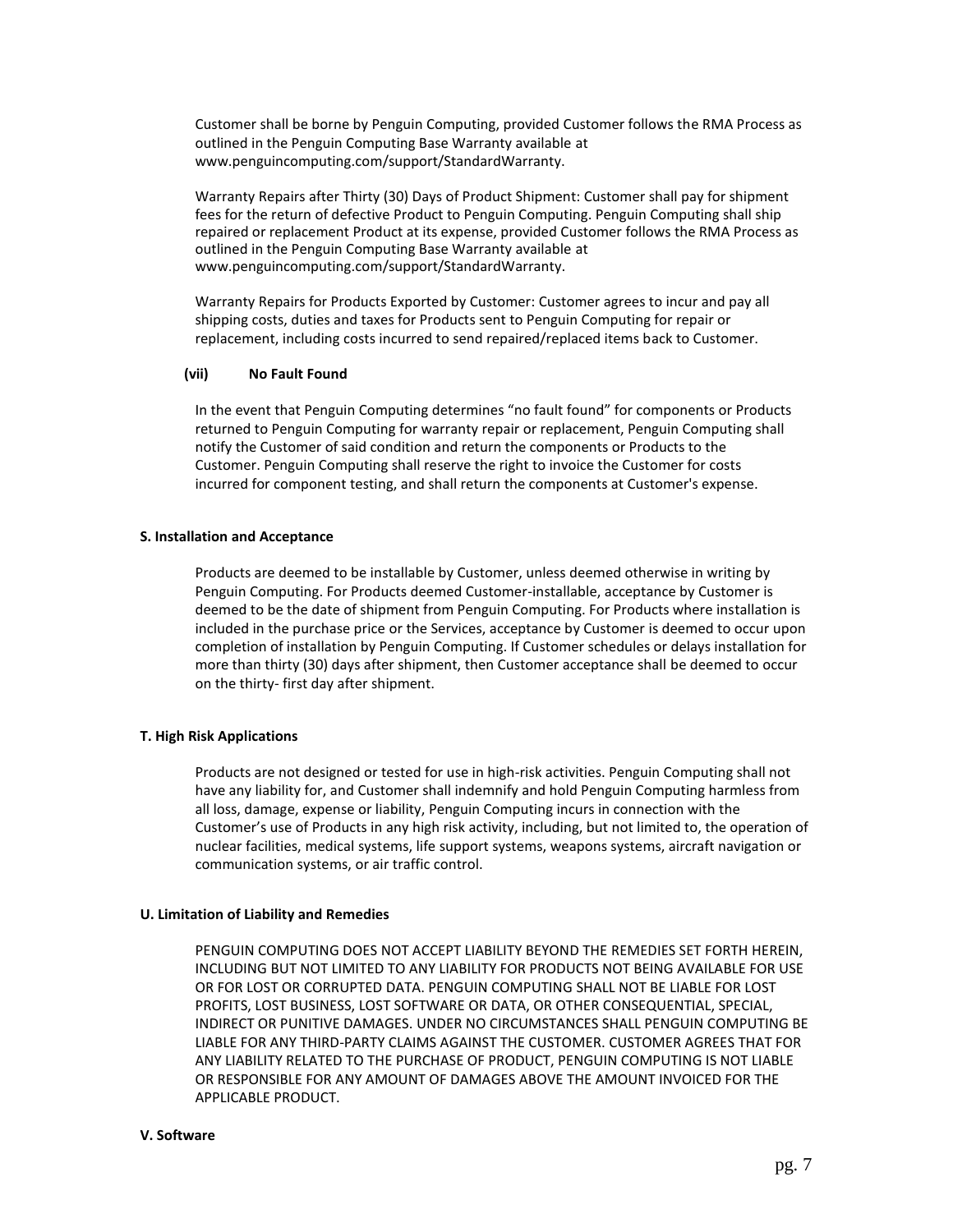### **(i) License**

**For Penguin Software:** Subject to the terms and conditions of this Agreement (including, without limitation, Section J (Intellectual Property Rights)), Penguin Computing grants Customer a non-exclusive and non-transferable (except as permitted in Section V(iii)) license to use Penguin Software provided to Customer for its internal use in connection with the hardware Products only, subject to any restrictions outlined in the supplemental license terms accompanying the Penguin Software, such as, but not limited to, number of users and number of CPUs. By installing or downloading the Penguin Software, or using the Penguin Software that has been preloaded or embedded on a system, Customer agrees to be bound by the terms of this Agreement and any supplemental license terms accompanying the Penguin Software. Further, Customer agrees not to: (i) decompile, disassemble, or reverse engineer the Penguin Software (except to the extent these restrictions are limited by applicable law); (ii) except as permitted in this Agreement, distribute, sell, sublicense, rent, lease or use the Penguin Software on behalf of third parties; (iii) remove any proprietary notices contained in the Penguin Software; or (iv) modify or create a derivative work of the Penguin Software unless expressly authorized in writing by Penguin Computing.

**For Third Party Software:** Third Party Software is subject to the licensing terms or other allocation of Intellectual Property Rights determined by the original manufacturer. Third Party Software may include open source software and be subject to open source software license terms. Penguin Computing makes no warranty and has no responsibility or liability for any Third Party Software, but may provide support for Third Party Software if separately agreed. Terms and conditions applicable to Third Party Software may also be set forth in an Exhibit.

## **(ii) Copying**

Penguin Computing authorizes Customer to copy Penguin Software for archival purposes, including a backup copy for disaster recovery. Customer must reproduce all copyright and other proprietary notices, and maintain a record of all copies made, which Penguin Computing may audit upon reasonable notice and confidentiality procedures.

## **(iii) License Transfer**

Customer's Software License for Penguin Software is transferable after a one-year period in connection with a transfer of the Products as further set forth in Section Q (Resale), or with Penguin Computing's prior written approval. Customer shall notify Penguin Computing of such transfer, and the transferee must agree in writing to the terms of Customer's Software License. Customer's Software License shall automatically terminate upon transfer.

## **(iv) License Termination**

Penguin Computing may terminate Customer's or any transferee's Software License upon evidence of failure to comply with any of its terms. Upon notification, Customer or transferee must return or destroy all copies of the Software and certify in writing to Penguin Computing of Customer's compliance with this obligation.

## **(vi) Commercial Software Notice**

If Software is being acquired by or on behalf of the U.S. Government or by a U.S. Government prime contractor or subcontractor, then the Government's rights in Software and accompanying documentation are only as set out in this Agreement; this is in accordance with 48 CFR 227.7201 through 227.7204-4 (for Department of Defense acquisitions) and with 48 CFR 2.101 and 12.212 (for non-DOD acquisitions).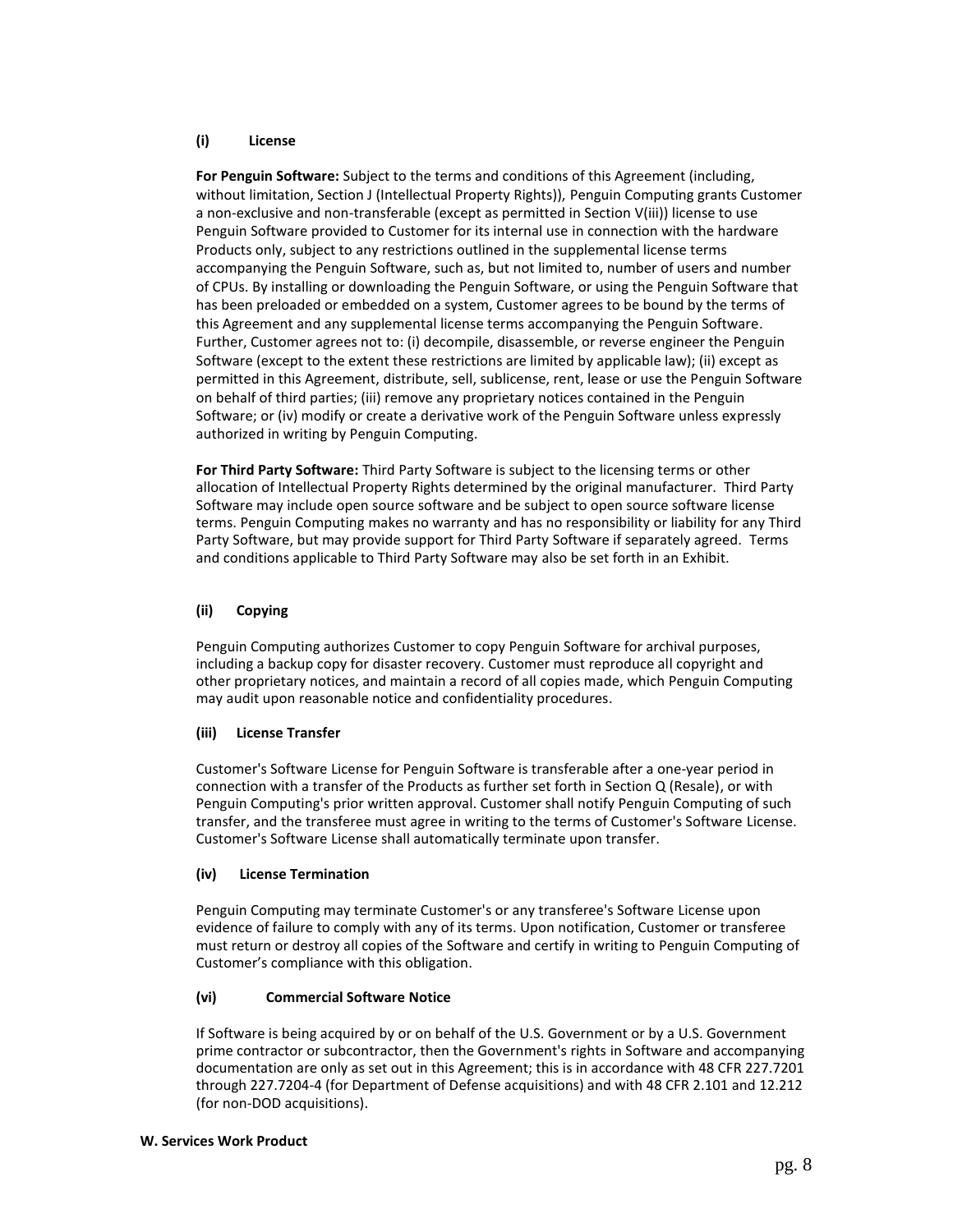Unless otherwise specified by Penguin Computing, Customer will have a license right to use any work product delivered as part of the Services under the same terms as the license to use Penguin Software.

#### **X. Assignment; Subcontractors**

Except as set forth in Section V(iii), neither party may assign or otherwise transfer any of its rights or obligations under this Agreement without the prior written consent of the other party and any attempt to do so will be void. Notwithstanding the foregoing, Penguin Computing may assign this Agreement without Customer's consent to an affiliate or any other entity in connection with a reorganization, merger, consolidation, acquisition, or other restructuring involving all or substantially all of the voting securities or assets of Penguin Computing. Penguin Computing may use subcontractors in the performance of its obligations, in which case Penguin Computing will remain responsible for the performance of its subcontractors.

### **Y. Agreement Termination/Modification**

This Agreement will have an initial term of one (1) year and will automatically renew on an annual basis, unless either party provides written notification to the other of its intent to cancel at least ninety (90) days prior to the anniversary date of the agreement. Penguin Computing may modify the terms of this Agreement prospectively by providing ninety (90) days written notice of the change and effective date; however, any changes will apply only to new orders received after the effective date.

Either party may terminate this Agreement if the other does not comply with any of its material terms, provided the other has notified the party who is not complying in writing of the material breach and given sufficient time, but not more than thirty (30) days, to remedy the breach. In addition, Penguin Computing may terminate this Agreement effective immediately by written notice (i) upon liquidation, dissolution, merger, consolidation, or sale of substantially all of the assets of Customer or upon any material change in the management or control, direct or indirect, of Customer, or (ii) in the event that any proceedings are commenced against Customer or if Customer seeks protection under bankruptcy, insolvency, or other debtor's relief law, and such proceedings are not dismissed within sixty (60) days after the date of commencement thereof.

The following provisions will survive any expiration or termination of this Agreement: all unpaid fee obligations, Section I (Title and Risk of Loss), Section J (Intellectual Property Rights), Section M (Confidential Information), Section O (Geographic Scope and Governing Law), Section P (Exports), Section Q (Resale), the disclaimers and exclusions in Section R (Warranty), Section T (High Risk Applications), Section U (Limitation of Liability and Remedies), all Software use restrictions and limitations in Section V (Software), and Sections X through AA (Assignment; Subcontractors, Agreement Termination/Modification, Force Majeure, Entire Agreement; General).

## **Z. Force Majeure**

If the performance of this Agreement, or any obligation hereunder, except the making of payments hereunder, is prevented, restricted or interfered with by any act or condition whatsoever beyond the reasonable control of the affected party, including, but not limited to, acts of God, acts of civil or military authority, failure or interruption of utilities, fires, floods, earthquakes, riots, wars, sabotage, or governmental actions, the party so affected, upon giving prompt notice to the other party, shall be excused from such performance to the extent of such prevention, restriction or interference.

#### **AA. Entire Agreement; General**